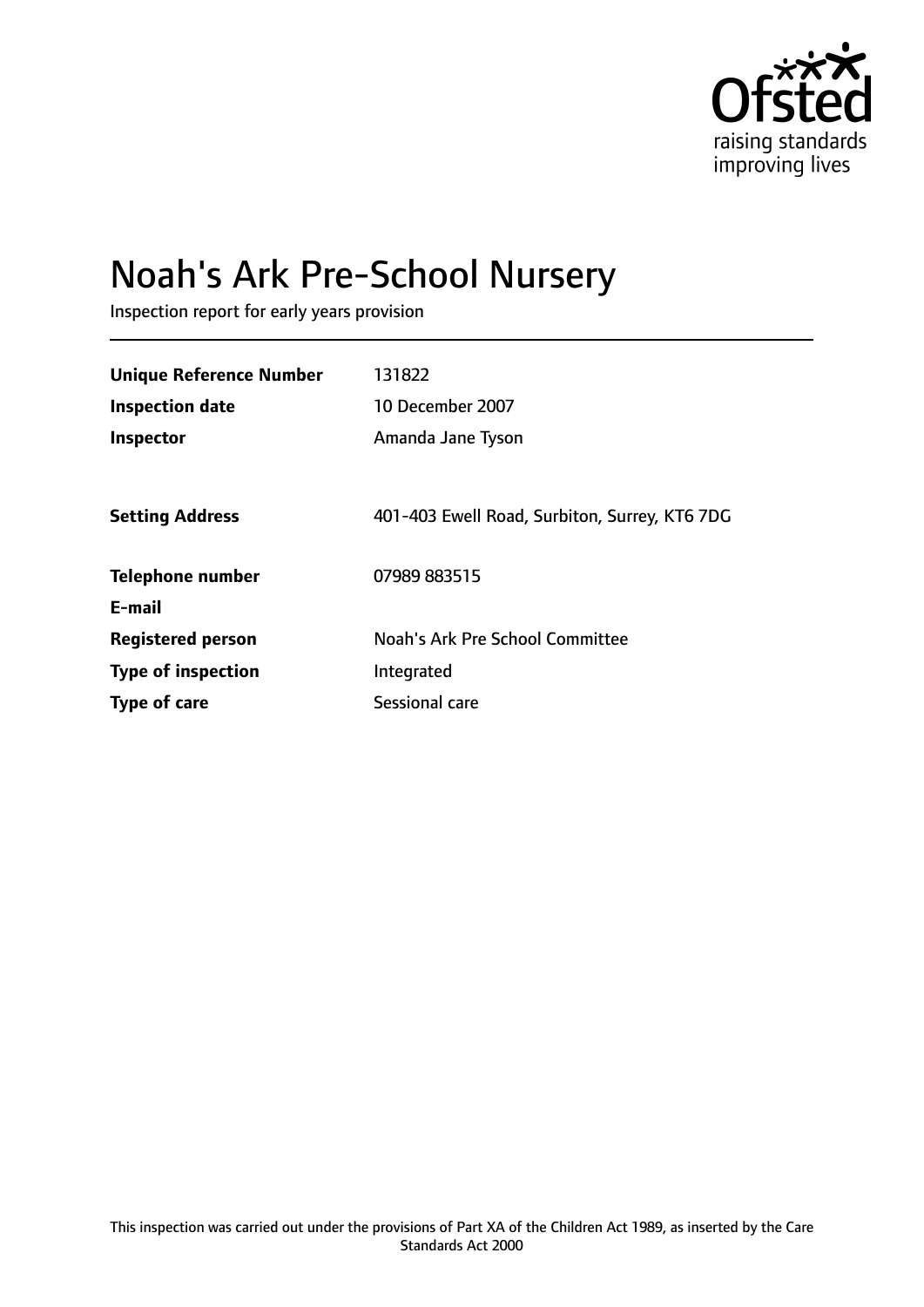#### **ABOUT THIS INSPECTION**

The purpose of this inspection is to assure government, parents and the public of the quality of childcare and, if applicable, of nursery education. The inspection was carried out under Part XA Children Act 1989 as introduced by the Care Standards Act 2000 and, where nursery education is provided, under Schedule 26 of the School Standards and Framework Act 1998.

This report details the main strengths and any areas for improvement identified during the inspection. The judgements included in the report are made in relation to the outcomes for children set out in the Children Act 2004; the National Standards for under 8s day care and childminding; and, where nursery education is provided, the *Curriculum guidance for the foundation stage.*

The report includes information on any complaints about the childcare provision which Ofsted has received since the last inspection or registration or 1 April 2004 whichever is the later.

#### **The key inspection judgements and what they mean**

*Outstanding: this aspect of the provision is of exceptionally high quality Good: this aspect of the provision is strong Satisfactory: this aspect of the provision is sound Inadequate: this aspect of the provision is not good enough*

For more information about early years inspections, please see the booklet *Are you ready for your inspection?* which is available from Ofsted's website: *www.ofsted.gov.uk.*

## **THE QUALITY AND STANDARDS OF THE CARE AND NURSERY EDUCATION**

On the basis of the evidence collected on this inspection:

The quality and standards of the care are good. The registered person meets the National Standards for under 8s day care and childminding.

The quality and standards of the nursery education are good.

## **WHAT SORT OF SETTING IS IT?**

Noah's Ark Pre-School Nursery has been registered since January 2000 and is run by a management committee. The setting is based in a purpose built bungalow within the grounds of Our Lady Immaculate Church, in Tolworth which is within the Royal Borough of Kingston Upon Thames. The premises is within easy reach of local buses, schools, parks and a main line station. Children have access to two interconnected rooms, a quiet room, two toilets, and a secure outside play area.

The group operates five days a week from Monday to Friday, term time only for separate morning and afternoon sessions. There are currently 42 children on roll, of which 27 are in receipt of funding for nursery education. Children with learning difficulties and/or disabilities, and children who speak English as an additional language attend. The setting is affiliated to the Catholic church and admission priority is given to baptised Catholic children.

There are eight staff who work with the children. This includes a full time manager who is a qualified teacher. The remaining staff work a variety of part-time hours. Two staff are working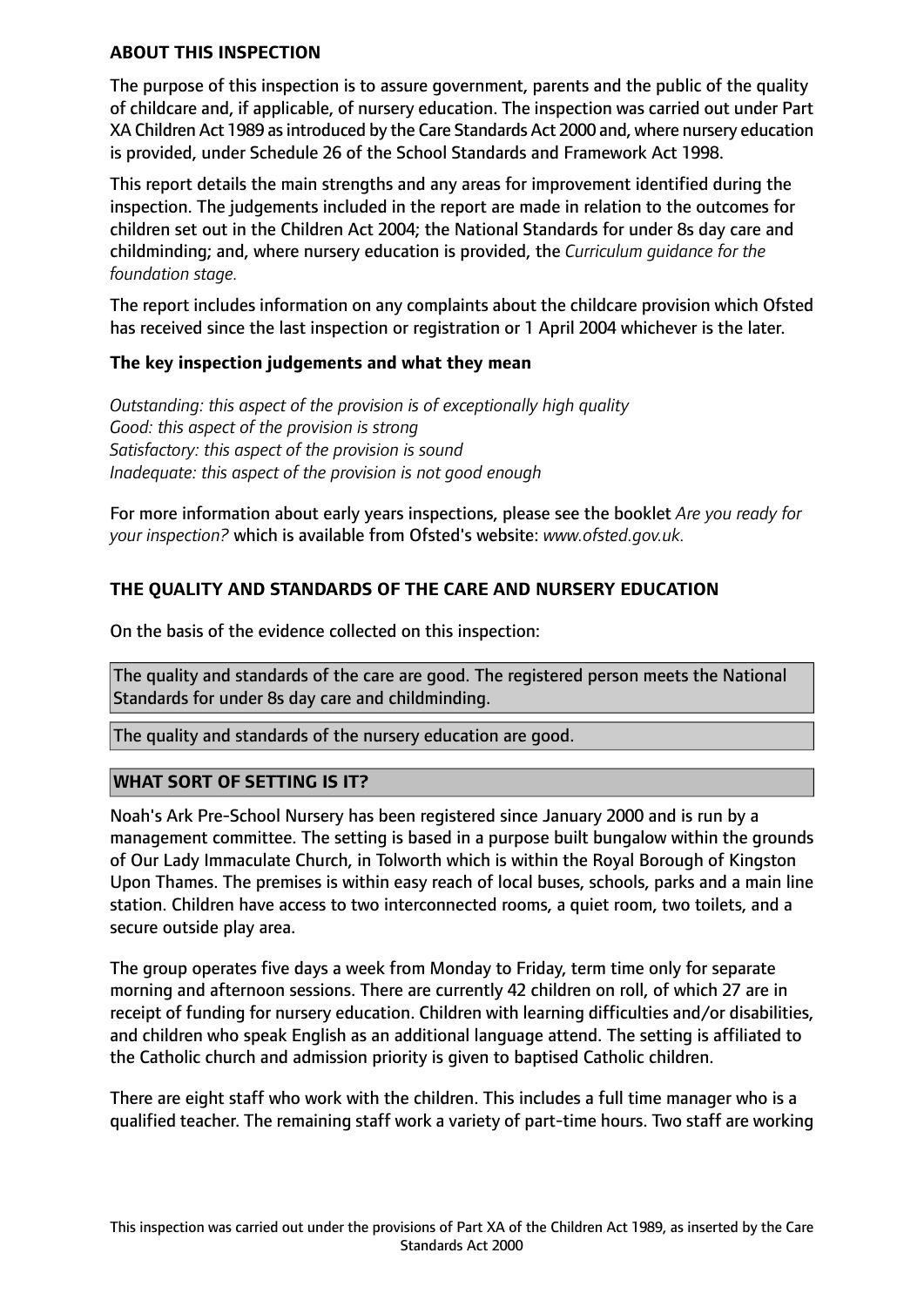towards early years qualifications, four are qualified to NVQ Level 3, and three of these are currently on the early years degree programme.

## **THE EFFECTIVENESS OF THE PROVISION**

## **Helping children to be healthy**

The provision is good.

Good opportunities for outdoor play throughout the session greatly supports a healthy lifestyle. Children have access to climbing and balancing apparatus, they are able to run around, and practise pedalling skills. Children who are more reluctant to engage in robust physical play are encouraged outdoors by creative, imaginative and other curriculum activities. Furthermore, children enjoy regular walks within the community. As a result, all children benefit from fresh air and exercise. The daily provision of fresh fruit, savoury snacks and drinking water at snack time is laying the foundations for children to adopt healthy eating habits. However, they do not have free access to drinking water throughout the session. Children generally ask for a drink when they are thirsty, which indicates the onset of dehydration.

The premises and toys are kept clean and this, along with the setting's policy on the attendance of children who are unwell, helps to minimise the risk of cross infection. However, whilst liquid soap and paper towels are provided within the children's toilets, they are not easily accessible and there are no visual reminders. As a result, older children who take themselves to the toilet do not always remember to wash their hands properly. This compromises the otherwise good attention to hygiene.

Children are well cared for by first aid qualified staff if they become unwell or have an accident. Their health needs are supported through good record keeping, for example staff gather comprehensive information from parents prior to placement that pays equal attention to emotional and medical needs. Accident and administered medication records are all shared appropriately with parents who sign to acknowledge the entries, and their wishes in relation to children's health care are documented to verify their consent, for instance, to apply first aid and to seek emergency treatment if required.

Excellent attention is given to settling in new children according to their individual needs. The setting operate a procedure whereby parents spend time with children within the setting, and then leave them for increasing periods. September admissions are staggered to enable key staff to spend time with children and this is particularly helpful for those experiencing parent-child separation for the first time.

## **Protecting children from harm or neglect and helping them stay safe**

The provision is good.

Children are cared for in a warm and secure premises. The possibility of a child going missing from the premises or whilst on an outing is exceptionally well minimised by robust procedures. Tight door security during arrival and departure times, a password system for adults other than those known to the setting, and a good registration system ensures that children are all accounted for and released to appropriate adults. Visitors are required to show identification and their details are documented. Every outing is individually assessed for risks and this includes variations in the procedure to follow in the event of a lost child. Children learn road safety rules during the regular trips out within the community and are very secure in their understanding of the risks within the immediate school car park.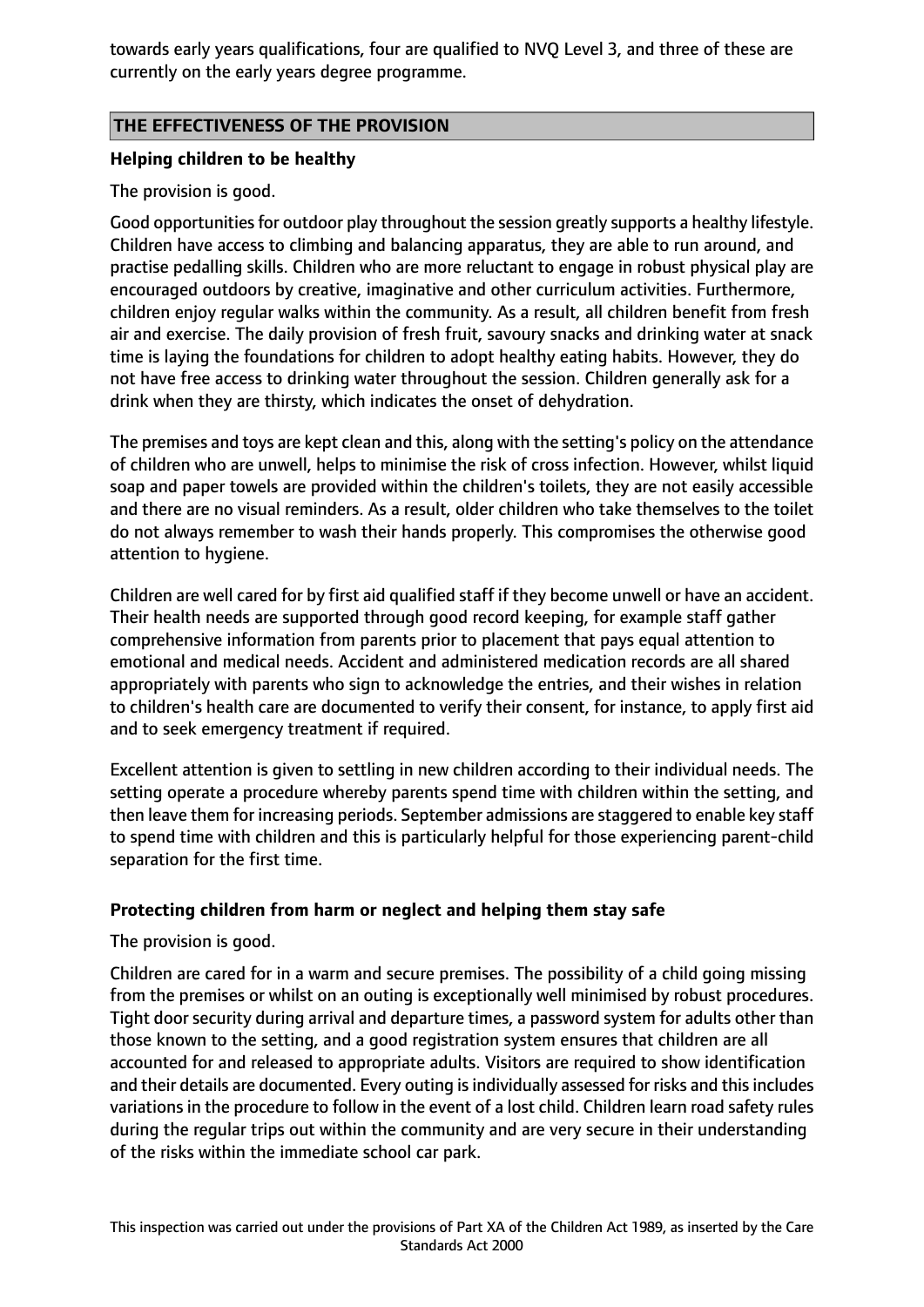Children are able to play safely within the premises because prudent steps are taken to protect them from hazards. For example, a non-slip stain is applied to the outdoor decking, internal doors leading to other areas within the premises are locked, and electrical sockets are all covered. Children understand what to do and where to go in the event that an emergency evacuation is necessary because the procedure is practised every month. Play and learning resources are regularly checked to ensure that they are in good working order. The organisation of clearly defined play areas, for example arts and crafts, the computer, writing, reading and role play encourages frequent and varied visitation. Children understand how to use tools such as scissors safely.

Children's welfare is safeguarded by staff who have completed child protection training and are secure in their knowledge of the procedure to follow if they are concerned about a child. Parents are provided with clear written information that explains the setting's regulatory responsibilities. Records of all injuries sustained to children outside of the setting, no matter how minor, are kept in the same way as those injuries sustained at the setting. However, the organisation of combined accidents, existing injuries and administered medication together for all children compromises the effectiveness of monitoring purposes.

## **Helping children achieve well and enjoy what they do**

The provision is good.

The setting operate a very effective key worker system which enables staff to get to know individual children very well indeed. They use this well to ensure that children are fully supported in specific identified areas, for example, to help them settle into an activity on arrival, or to adapt activities to enable the inclusion of children with physical impairments. Relationships between staff and children are warm, affectionate and trusting; children are secure and confident and keen to engage in play and learning.

Children's strong sense of belonging is well demonstrated by the way in which they confidently move around accessing activities and resources, both inside and outside. Younger children benefit greatly from the way that activity and curriculum planning enables their inclusion with older children, but at the same time provides them with opportunities to be together in age related groups, for example, story time which ensures it is pitched at an appropriate level. Younger children's rapidly developing self-esteem is well demonstrated by their confidence in singing into a microphone alongside older children. They are inspired by the ideas of the older children and as a result, are keen to attempt new skills, for example using scissors and recognising their names during register time. The organisation of play and learning areas which encourage children to make their own decisions about where they play and with what, is particularly beneficial to younger children with shorter concentration. Children have fun experimenting with musical instruments which are well placed to enable easy access. They explore paint, sand, water, soil and a variety of malleable foods such as pasta.

## Nursery Education.

The quality of teaching and learning is good. Children benefit from staff's secure understanding of how children learn through undirected play opportunities. Activities and play areas are well planned and organised to incorporate multiple learning opportunities. For example, children play letter matching and number games, explore nature, engage in role play as they manoeuvre cars in and out of parking bays, as well as enjoying robust physical play outdoors. They help themselves to recyclable boxes, tubes and creative tools to design and build objects which they then use in purposeful play. Staff use their secure knowledge and understanding of children's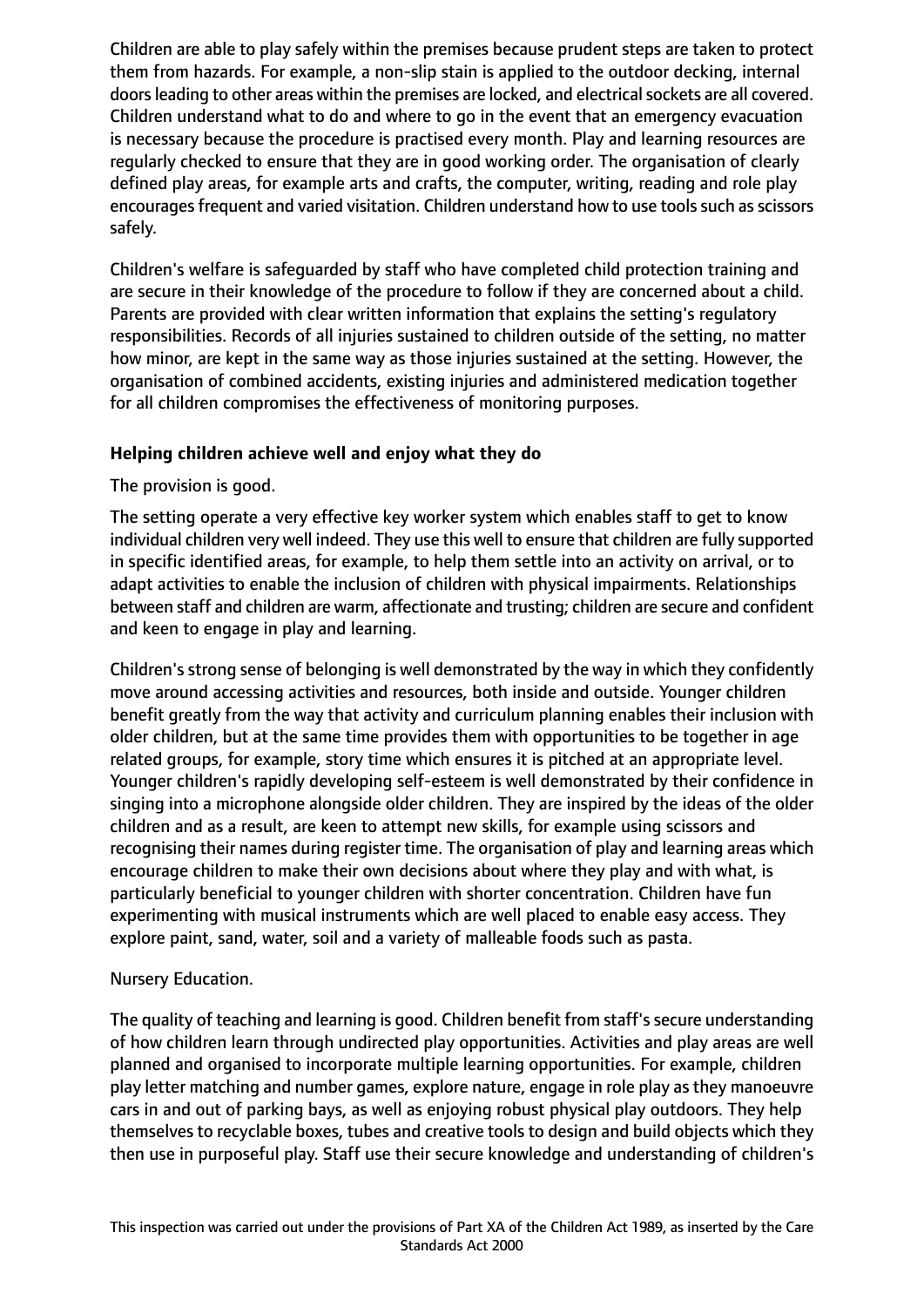individual learning needs, obtained through meticulous recorded observations during the session, to encourage and support their all round development. This is achieved through activity adaptation; incorporating children's preferred play choices with less popular ones, for instance, enticing boys to use a pencil and paper by creating opportunities with outdoor pretend play. Collective developmental observations are used effectively to inform assessments and to plan for children's next steps of learning.

Children are making good progress to all six of the early learning goals. They are becoming confident and articulate communicators, which is well demonstrated during circle time discussions and the way that they use language to negotiate with others and to solve practical problems together. All children recognise their names in print. Many older children are able to write part of their name, can recognise letters contained in their name, and link some of them to the correct phonetic sound. Staff encourage this consistently and naturally as they interact with the children. A wealth of print around the setting, coupled with the accessibility of writing resources, encourages children to write with a purpose in mind, particularly within role play. Children enjoy books and staff make good use of them to deliver simple moral messages, such as the importance of being kind to each other. Children will, from January, benefit from the planned introduction of a 'take a book home' scheme, for which Santa is going to supply a smart book bag similar to what children will have when they start reception class the following term. The action plan for improvement shows how children will be encouraged to share their thoughts about their books after a week of reading it with parents.

Children count routinely during adult led activities, but also spontaneously during play. Older children are beginning to learn to differentiate between basic and solid shapes, such as a square and a cube. Children explore and experiment with weight, volume, capacity and measure regularly, for example, during water play, baking activities and when they compare their size as they learn about each other.

Children build and design working models using construction such as cogs and wheels and enjoy designing interesting train tracks. Children are becoming competent computer users; most children know how to select programmes, click and drag the mouse to complete challenges or to create their own paint effect designs. Children benefit greatly from the well planned thematic activities, such as when they used a camera to take pictures of the garden before and after Autumn which highlighted how the seasons changed trees from luscious green leaves to bare branches. Children's awareness of ethnicity differences is raised by lovely posters around the setting and some play resources depicting positive images of diversity. However, overall the commitment towards enhancing children's knowledge and understanding of wider world differences within all activities is not given enough attention.

Children throw themselves into the creative arts with enthusiasm. Their confidence has no boundaries when they act out a full stage performance. Microphones, cameras and a pretend stage all add to the effect and they confidently sing solo with gusto. It is very clear that the children are keen to act. They are terribly excited and are looking forward to performing the Nativity for parents. Opportunities for children to explore colour and texture are a daily feature.

## **Helping children make a positive contribution**

The provision is good.

Partnership with parents and carers is good, for both care and nursery education. The high levels of communication between the setting and parents is a key strength of the provision. Parents are well informed about the operational and regulatory policies and procedures, and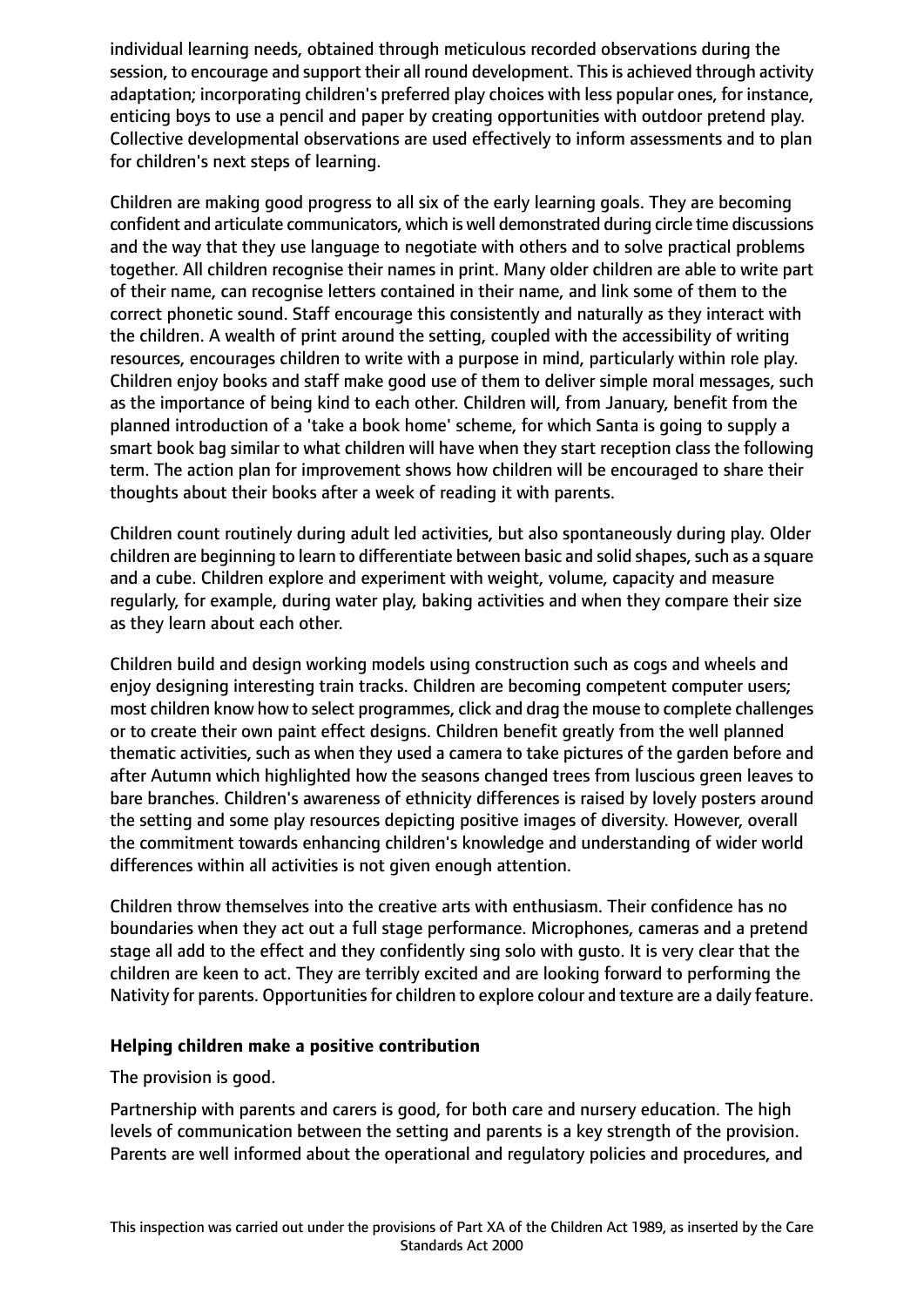are fully involved in the planning of individual care and learning programmes for their children. They are provided with clear information explaining the terms activity and curriculum programme, and are secure in their knowledge of identified areas for children's development. This is achieved through regular opportunities to meet with key staff to discuss and view children's progress and assessment records towards both the 'Birth to three matters' framework and the early learning goals. As a result, children receive consistent learning support from the setting and home. Parents highlight the newsletters and scrapbooks containing samples of children's learning, and the thrice yearly written developmental reports as something that they particularly look forward to.

All children, including those with identified specific needs are welcomed into the setting. Key staff have completed specialist training so that they are best placed to support children with physical and/or learning difficulties. These staff work closely with the local area Special Educational Needs Coordinator (SENCO). Staff show how much they value the children's contributions by displaying their creative work and giving them opportunities to take responsibility, for example, as the daily helper. However, although it is acknowledged that the setting is affiliated to the Catholic church and that all current attending children are of this faith, not enough attention is given to enabling all children to act out their home experiences because activities such as role play, do not include enough culturally diverse resources.

Children behave well. They are kind and considerate, particularly the older children towards the younger ones. Children share and take turns routinely without the need for adult intervention, for example, when they use the computer, or microphone to sing as they practise their 'stage performing'. The levels of cooperation between the children, for instance, as they work out how best to join two train tracks together is inspiring. Staff tackle challenging behaviour, when it arises, sensitively by delivering simple messages through stories and discussions. Children's social, moral, spiritual and cultural development is fostered.

## **Organisation**

The organisation is good.

Leadership and management of nursery education is good. The quality of teaching and learning is consistently monitored and evaluated. Management have been proactive in seeking support from the local authority early years teaching advisors and in implementing their astute advice. Team meetings are regular and the daily briefing and de-briefings between the staff enable activities to be adapted or extended to meet children's developing needs. The setting's strong commitment towards continual improvement isfurther demonstrated by the numerous changes made to the organisation and presentation of the indoor and outdoor learning environment, which enables children to access the curriculum independently. Management recognise the benefits of supporting staff to develop their knowledge and skills through extensive training. For example, three staff are on the early years degree programme and they are already beginning to explore and use the early years Foundation Stage (EYFS) practice guidance. Management are enthusiastic and keen to further develop the provision. This motivates staff and enhances the quality of nursery education for children.

Children are cared for by a consistent team of thoroughly vetted, experienced and suitably qualified staff. The key worker system is highly effective and staff deploy themselves well to provide children with the necessary support and guidance. Children are consistently absorbed in their play because they are able to move around and choose what they want to do without being overly directed.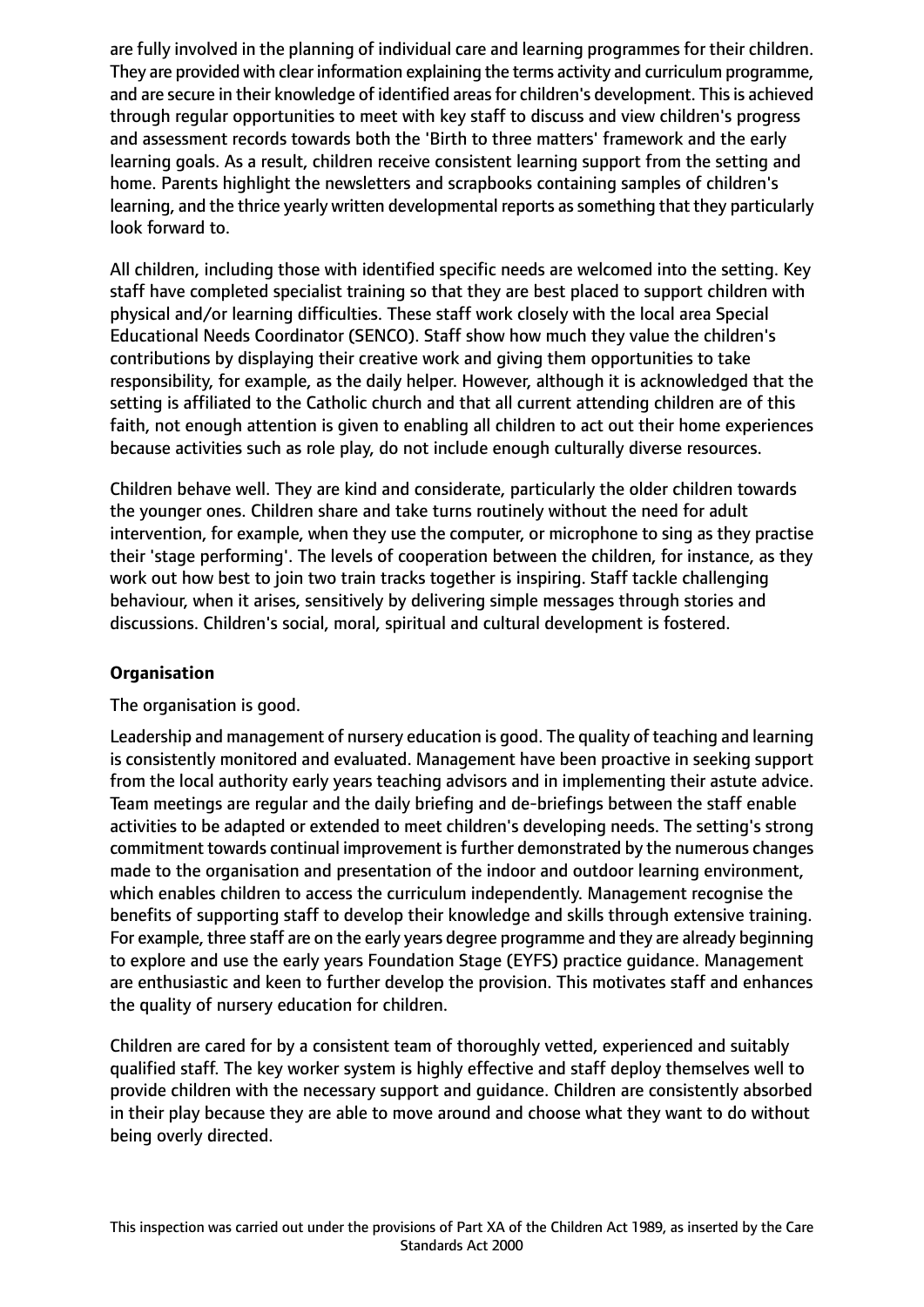The administrative system for recording behavioural incidents supports monitoring purposes well. However, the organisation of combined record keeping for accidents, administered medication and existing injuries, is not so well organised. Nonetheless, overall all required records and documentation are maintained. With this exception, children's welfare, care and learning is well supported and promoted. The provision meets the needs of the range of children for whom it provides.

## **Improvements since the last inspection**

The last inspection for care raised six recommendations for improvement, all of which relate to records and documentation, and all of which are now in place and shared appropriately with parents.

The last inspection for nursery education raised two recommendations, which also relate to record keeping. The setting now monitor children's progress and development towards the early learning goals thoroughly. They use the information gathered to build individual learning programmes for every child.

## **Complaints since the last inspection**

Since the last inspection there have been no complaints made to Ofsted that required the provider or Ofsted to take any action in order to meet the National Standards.

The provider is required to keep a record of complaints made by parents, which they can see on request. The complaints record may contain complaints other than those made to Ofsted.

## **THE QUALITY AND STANDARDS OF THE CARE AND NURSERY EDUCATION**

On the basis of the evidence collected on this inspection:

The quality and standards of the care are good. The registered person meets the National Standards for under 8s day care and childminding.

The quality and standards of the nursery education are good.

## **WHAT MUST BE DONE TO SECURE FUTURE IMPROVEMENT?**

#### **The quality and standards of the care**

To improve the quality and standards of care further the registered person should take account of the following recommendation(s):

- make drinking water constantly available to children, and find ways to remind them to wash their hands properly after using the toilet
- •improve the organisation of records relating to accidents, existing injuries and administered medication to support good monitoring purposes.

## **The quality and standards of the nursery education**

To improve the quality and standards of nursery education further the registered person should take account of the following recommendation(s):